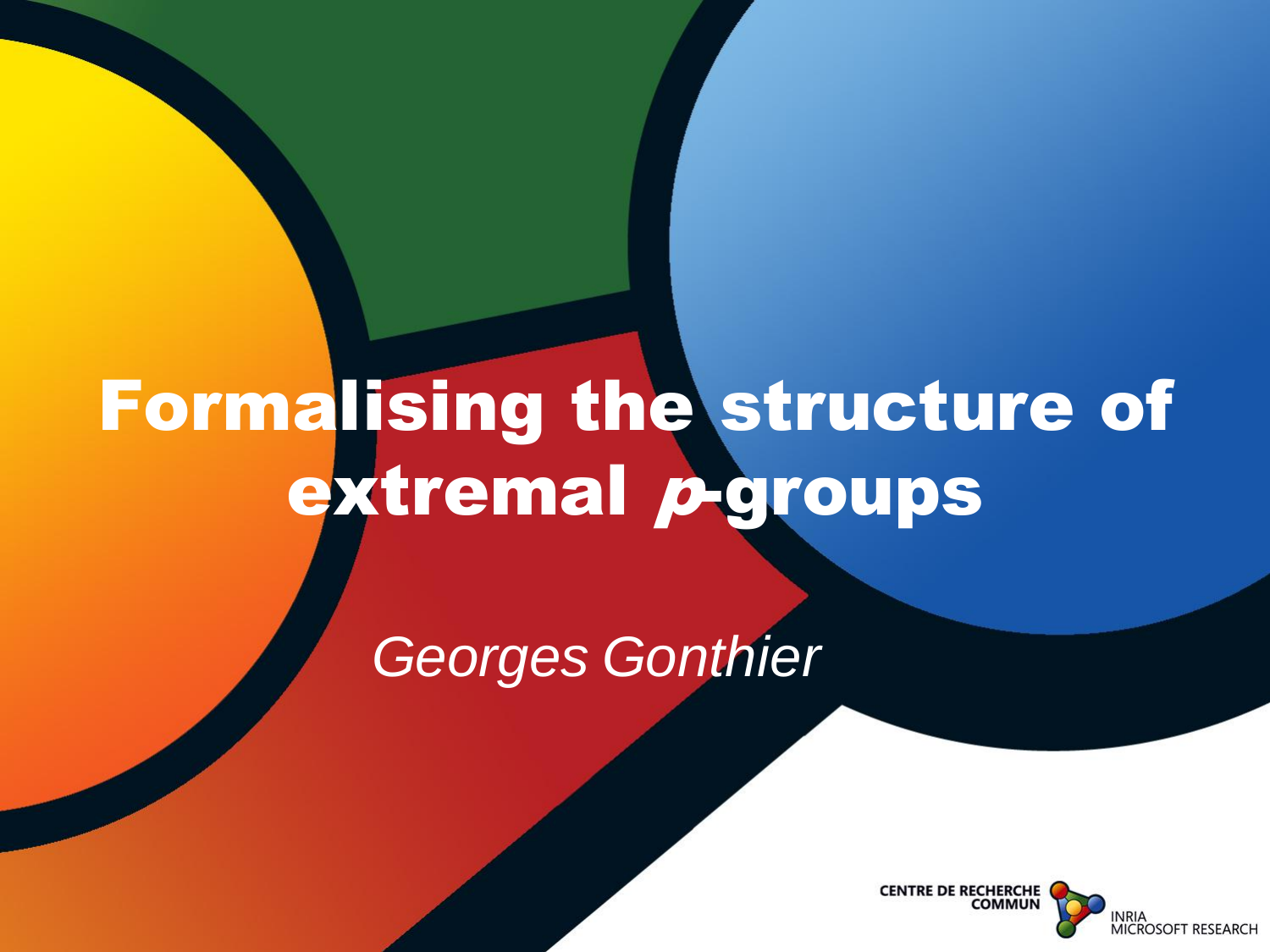## The Big Project

#### The Classification of Finite Simple Group

Frobenius groups Feit-Thompson Thompson factorisation character theory linear representation Galois theory linear algebra polynomials

|G| odd G simple  $G \approx F_p$ 



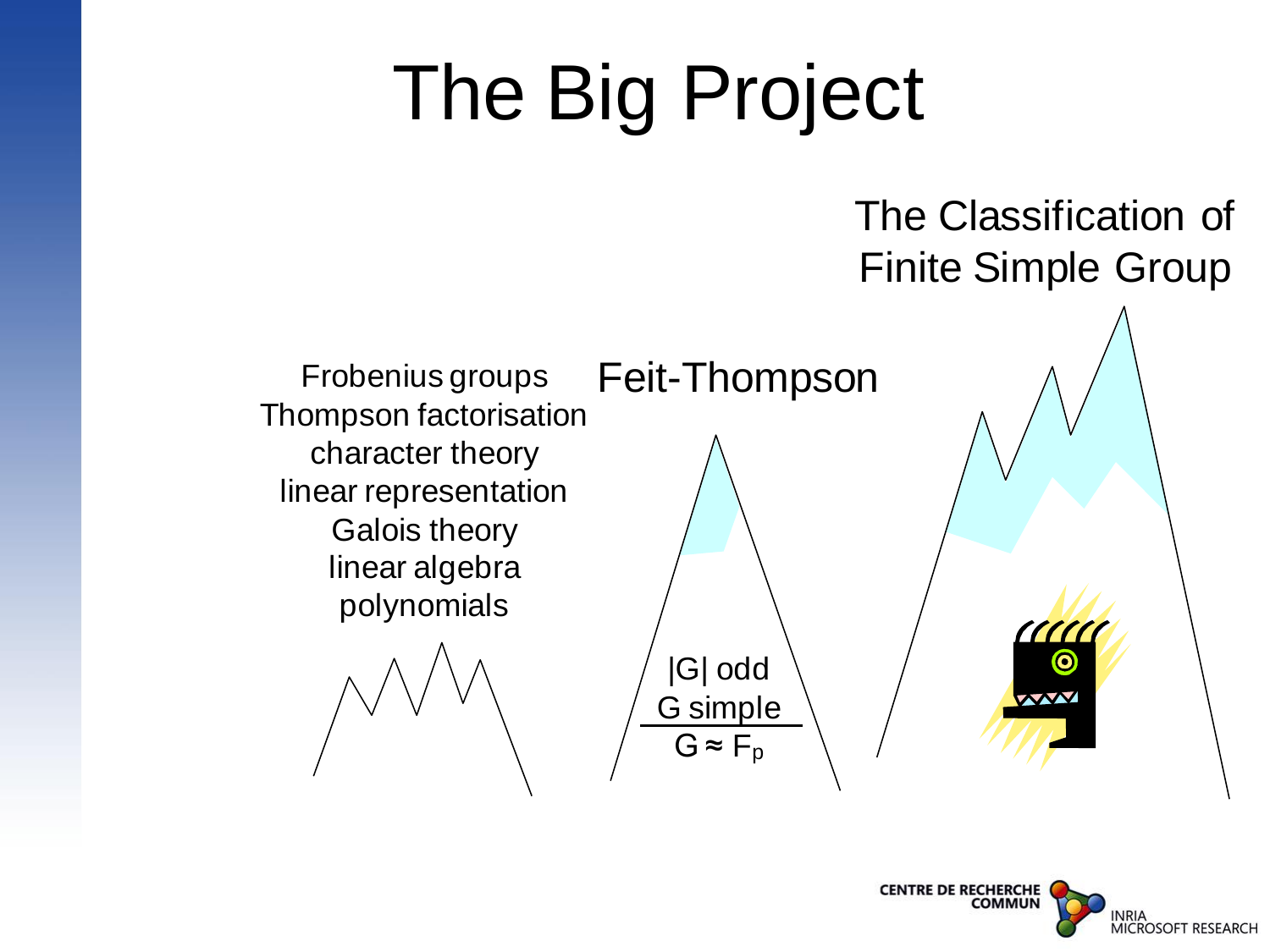## Goals and results

- Bring proof tools to mathematicians
- Apply software engineering to proof construction
- Prove landmark result
- Build on four-colour theorem experience







Hales

4-color finite groups Appel-Haken Feit-Thompson

Kepler

- Ssreflect proof language and Coq plugin
- Combinatorial components
- Linear algebra components
- Group theory components

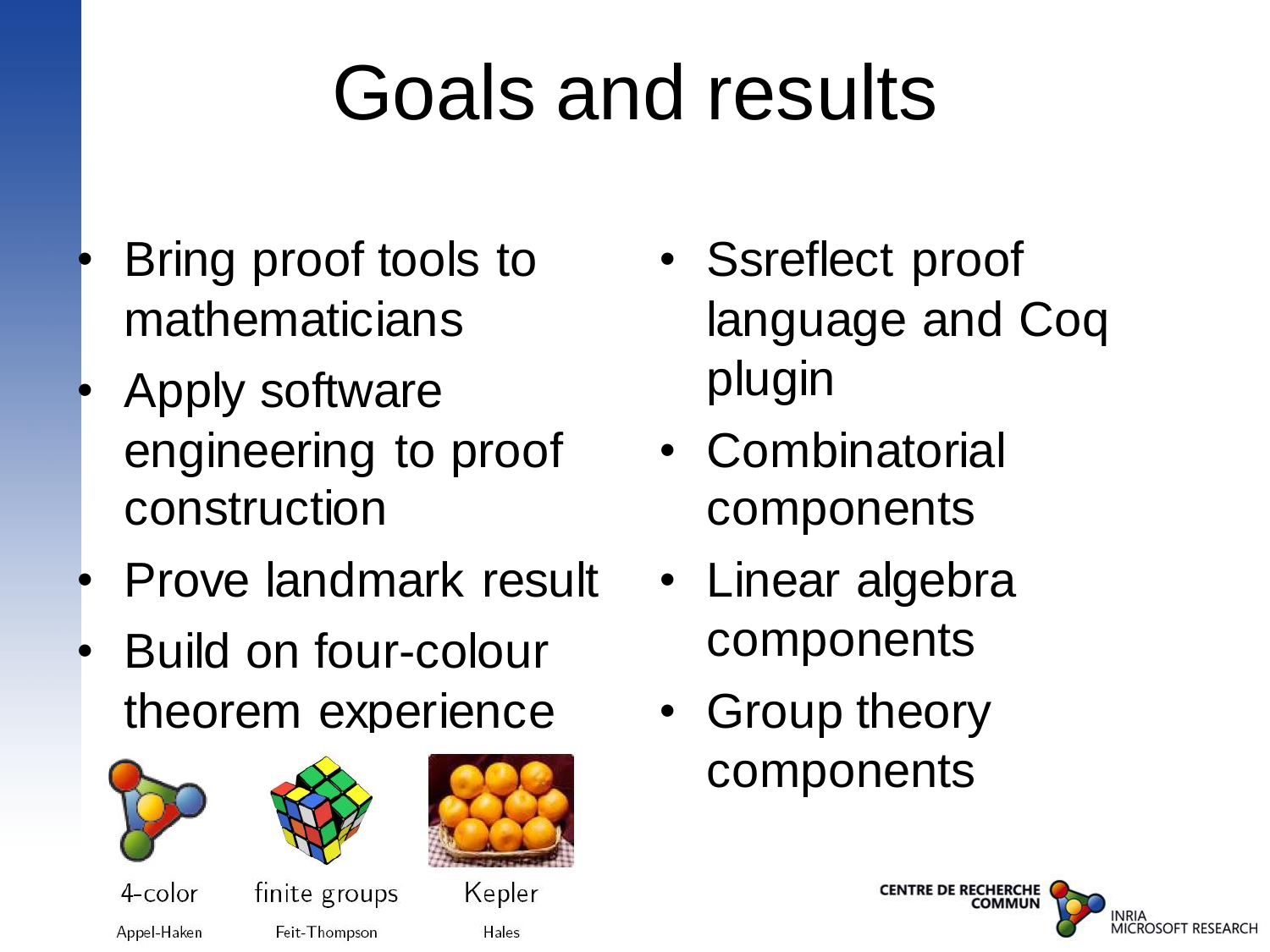#### Tool review

- Data (inductive) types / propositions
- Computational reflection
	- compute values, types, and propositions
- Dependent types
	- first-class Structures
- Type / value inference
	- controlled by Coercion / Canonical Structure
- User notations

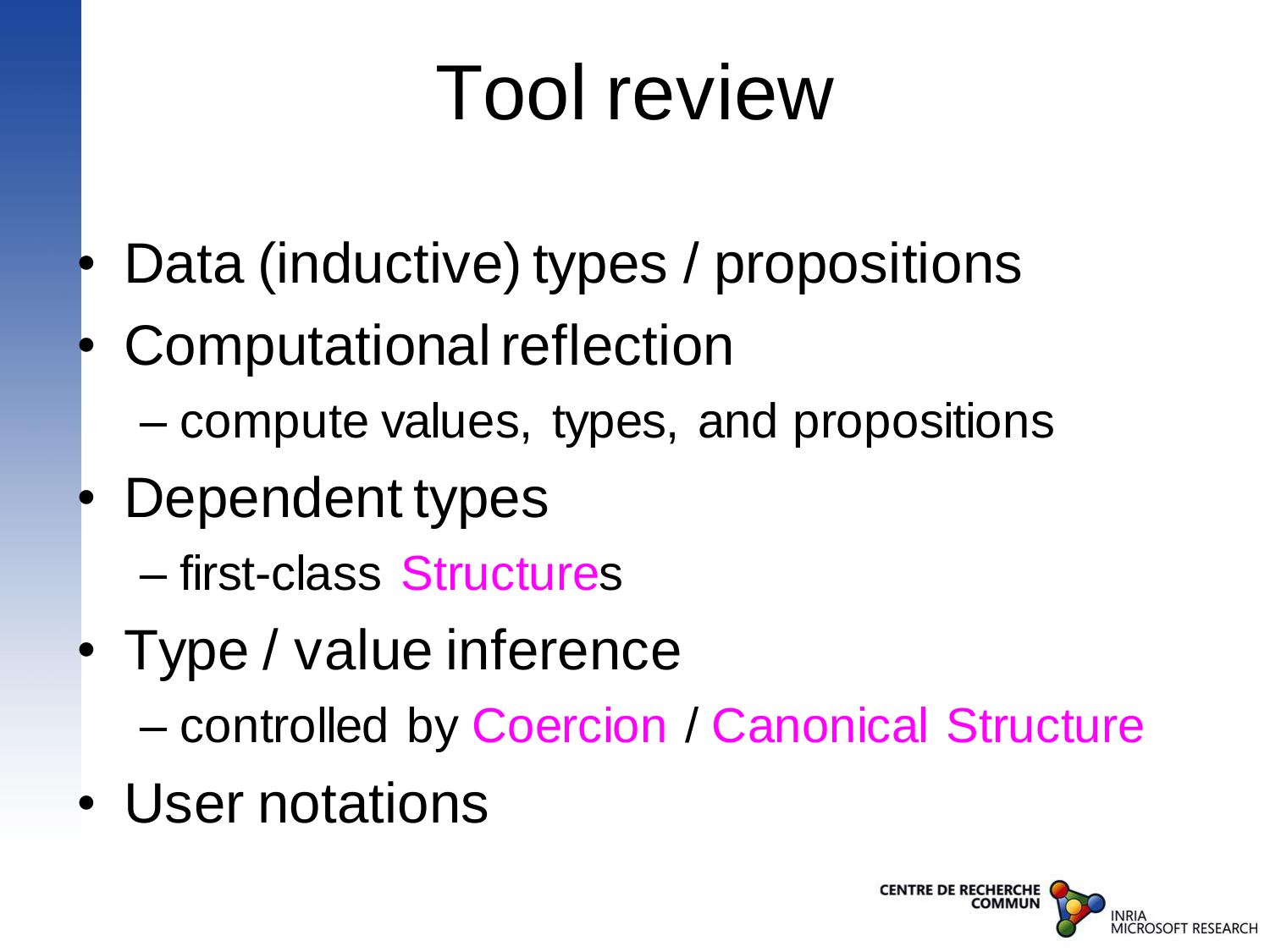#### The Feit-Thompson proof

Let G be a minimal counter-example ...

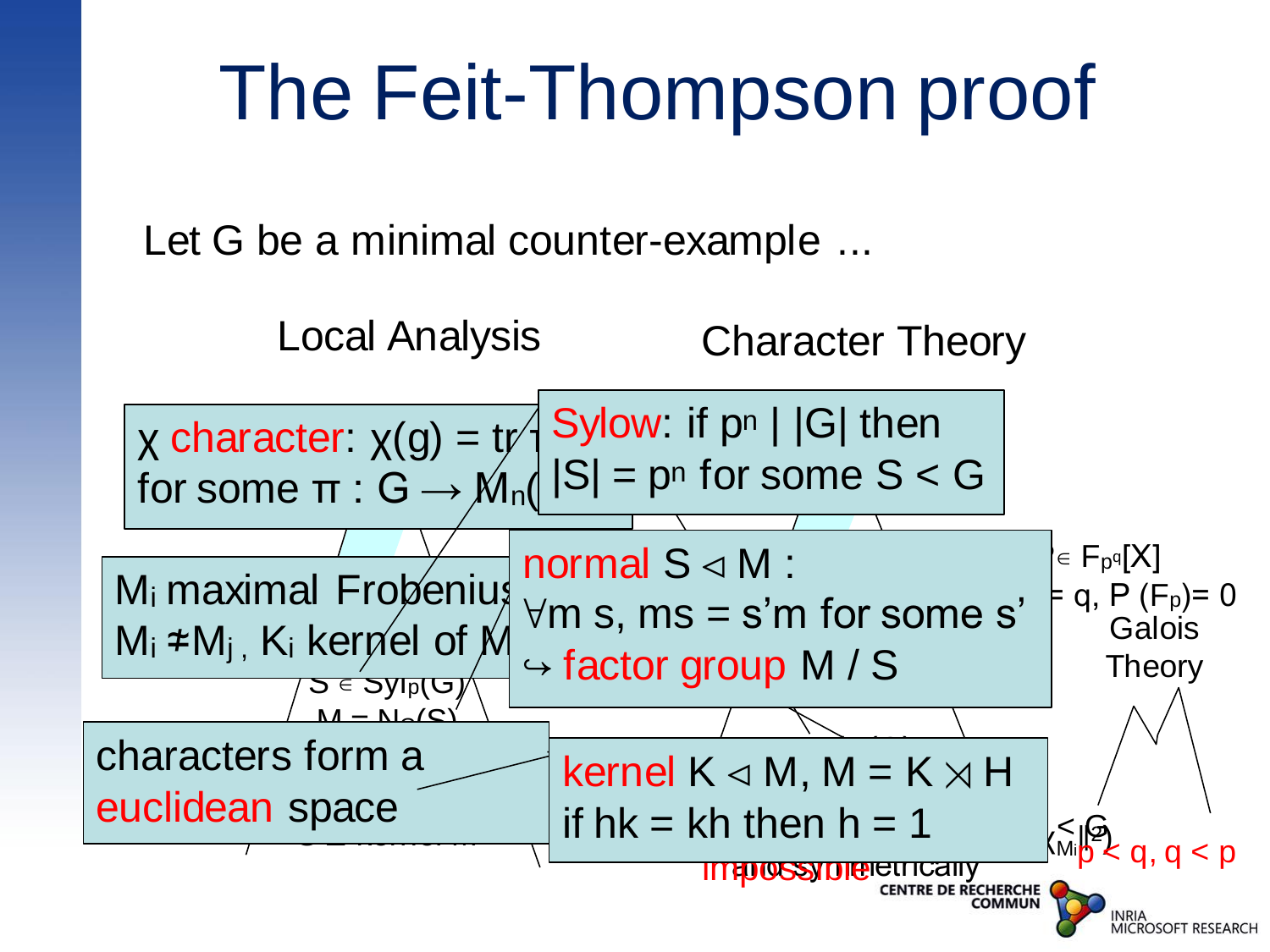### Local Analysis

- Look at N(P), P a p-group, i.e.  $P \rtimes N(P)$
- Use the nilpotent structure of P do prove stuff by induction on P and/or  $A \subset N(P)$

1 ⊲ Z(P)⊲ Z<sub>2</sub>(P) ⊲ .... ⊲ P

• Base cases: extraspecial and extremal pgroups.

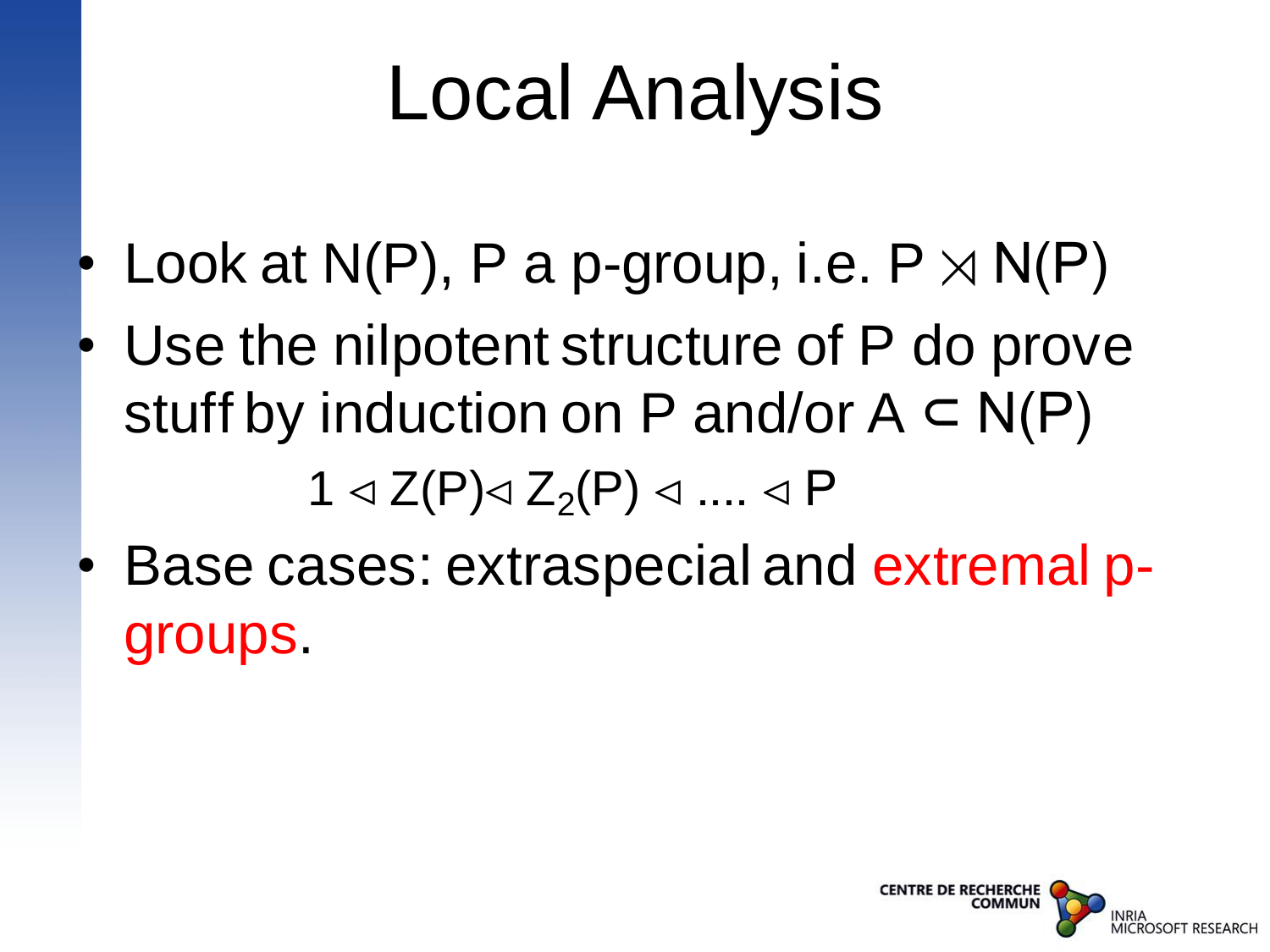#### Roadmap

- Extremal p-groups
- Group presentations
- Big theorems

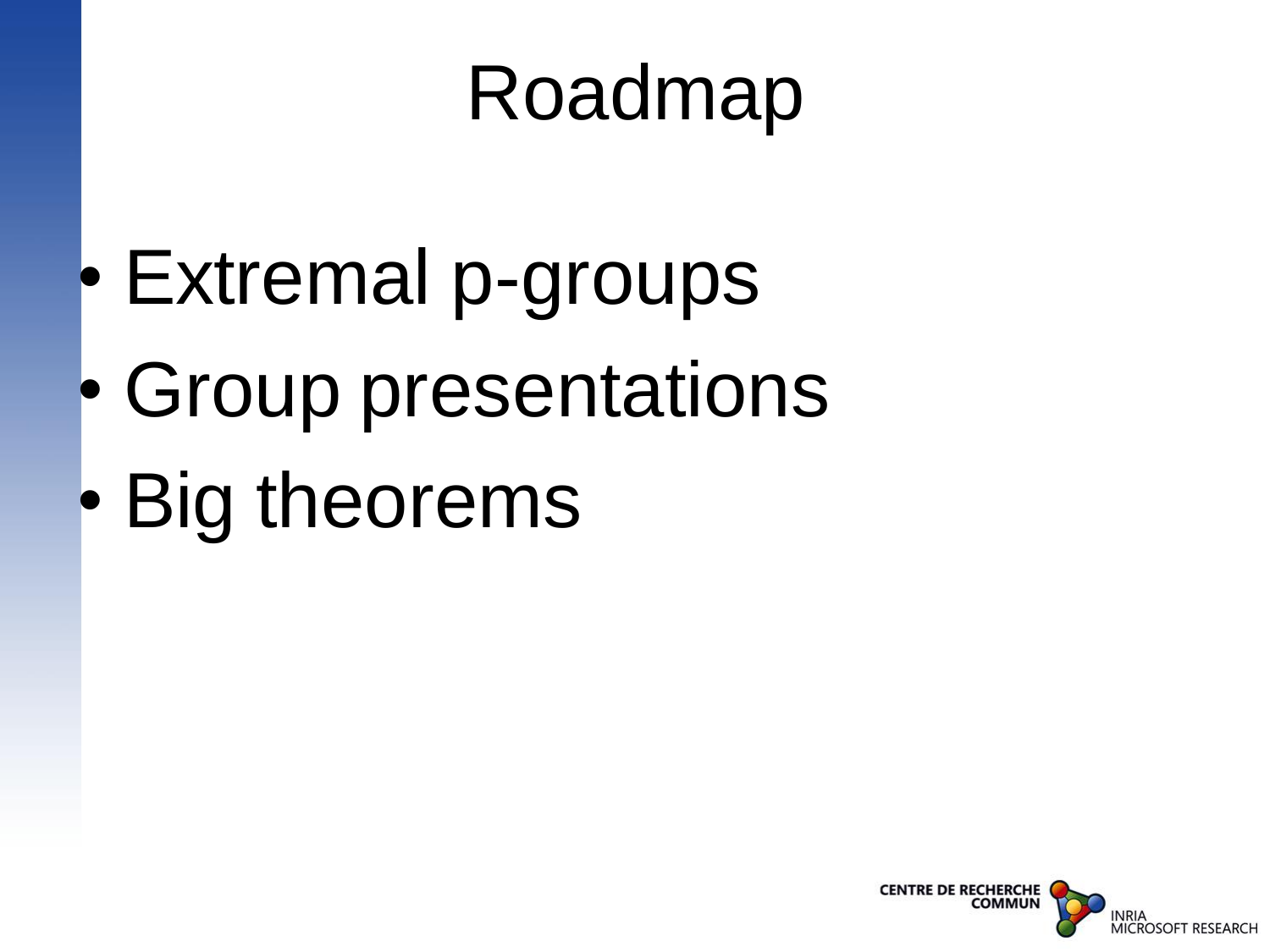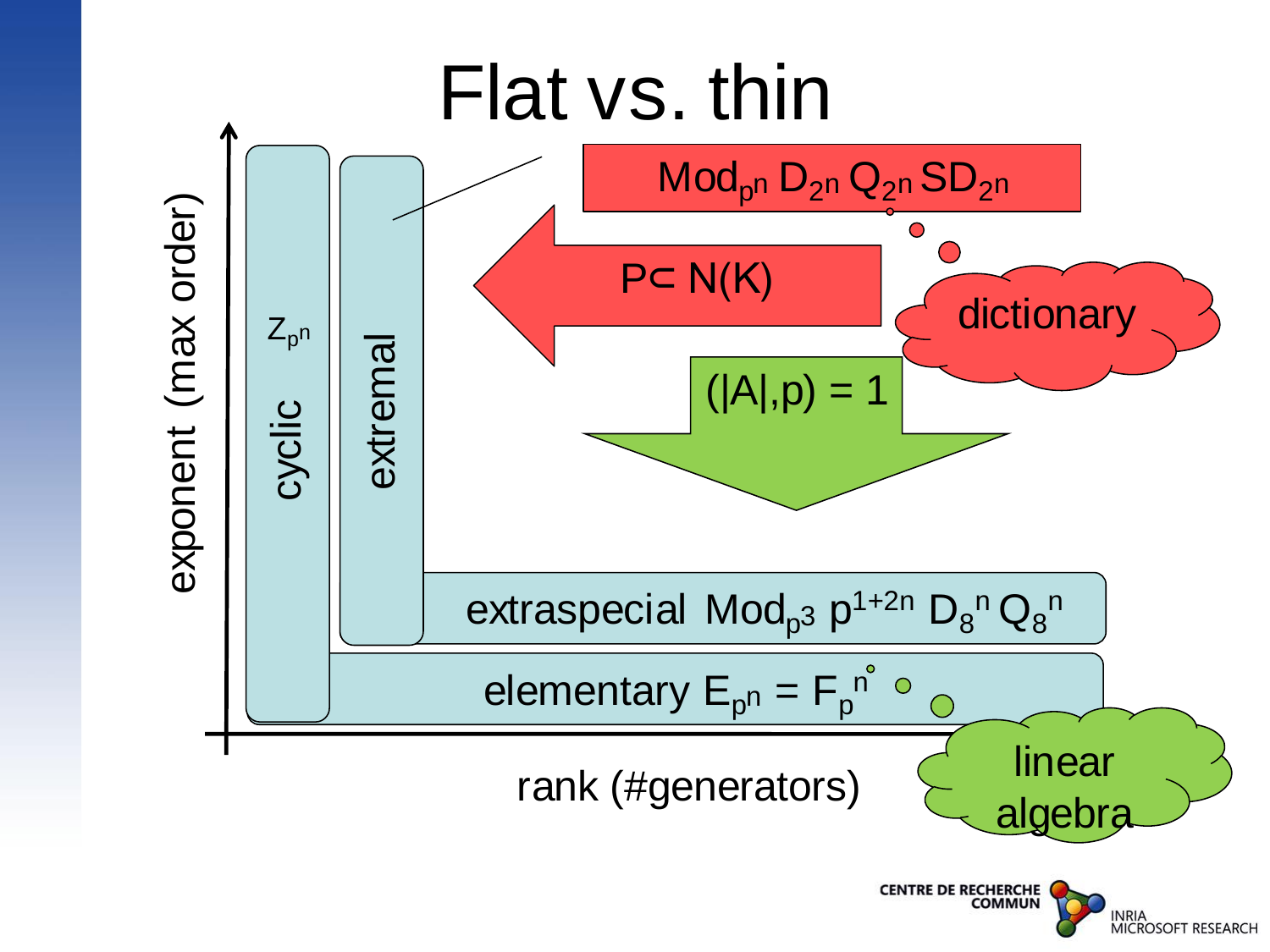#### The Uniqueness Theorem



Thompson transitivity: S∈Syl<sub>p</sub> $(G)$ , r $(S) \geq 3$ maximal abelian A ⊲ S  $Q_1$ ,  $Q_2$  maximal in  $U(A, q)$  $Q_2 = Q_1{}^c$  for  $c \in C_G(A)$ 

p-stability: abelian  $A \triangleleft S \in Syl_p(M)$ for some  $C \triangleleft M$ ,  $p \nmid |C|$  $A / C \triangleleft M / C$ 

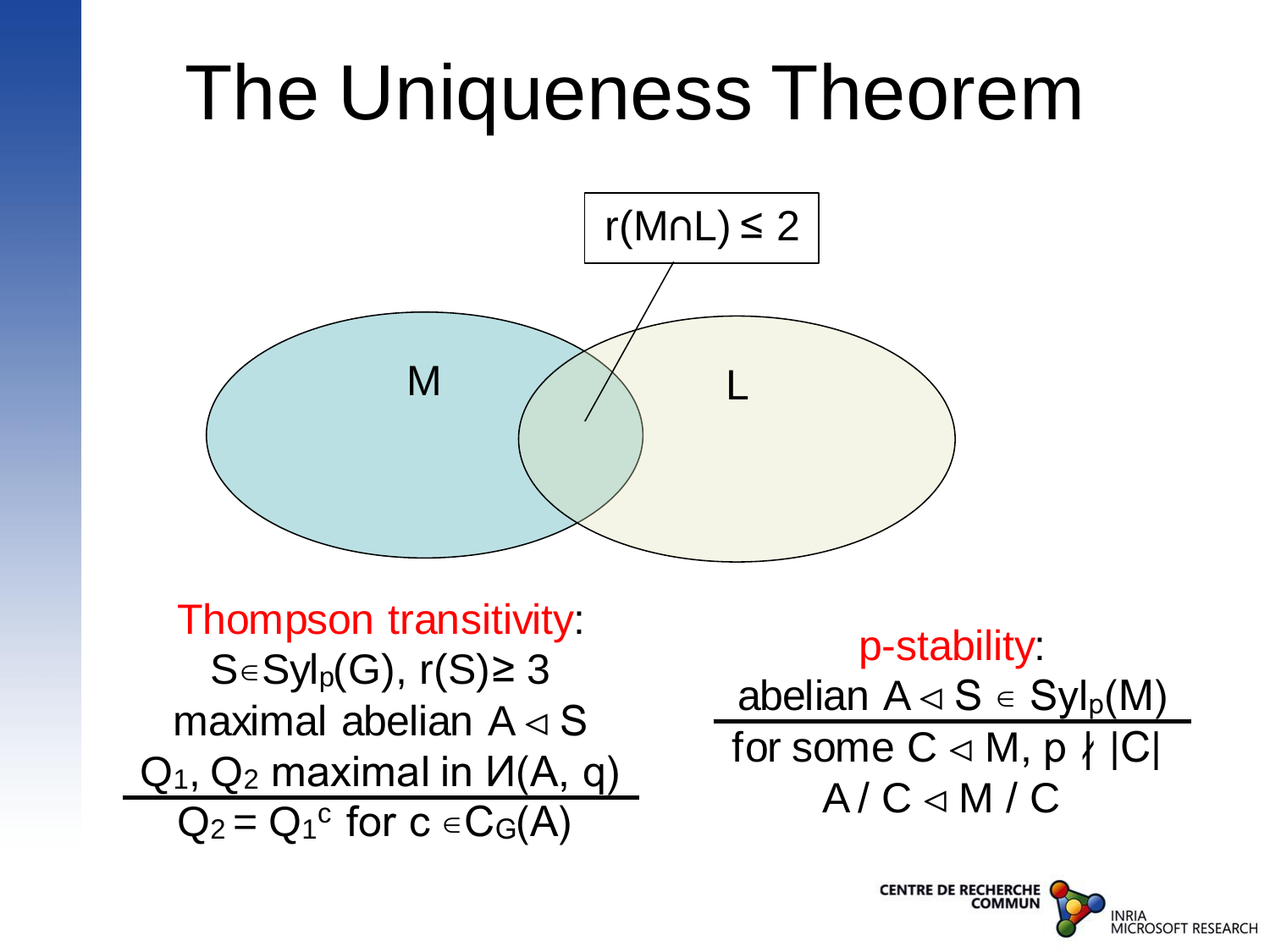## **Dictionary**

Theorem dihedral2\_structure :  $n > 1 \rightarrow \text{extremal\_generators } G 2 n (x, y) - (G \text{ isq 'D_m)}$  $[/\{\ ]\times[\}/\ \times \times]$  Y = G, {in G :\: X, forall t, #[t] = 2}  $\& \{in X \& G : \iota : X,$  forall z t, z  $\uparrow$  t = z $\uparrow$ -1}],  $[\angle \setminus G^{\wedge} (1) = \langle [x^{\wedge} + 2] \rangle, 'Phi(G) = G^{\wedge} (1), \# |G^{\wedge} (1)| = r$ & nil class  $G = n.-1$ ], 'Ohm\_1(G) = G /\ (forall k, k > 0 -> 'Mho^k(G) = <[x ^+ (2 ^ k)]>),  $[7 \vee \vee \vee G :]: x \vee G = G : \vee: X$ , [disjoint yG & xyG] & forall M, maximal M  $G = \text{pred3} \times \text{My Mxy M}$ & if  $n == 2$  then (2.-abelem  $G : Prop)$  else  $[/\right [Z(G) = \left[ x^{\hat{}} + r \right]$ ,  $\# |Z(G)| = 2$ , My \isog 'D\_q, Mxy \isog 'D\_q & forall U, cyclic U -> U \subset G ->  $\# |G : U| = 2$  -> U = X]].

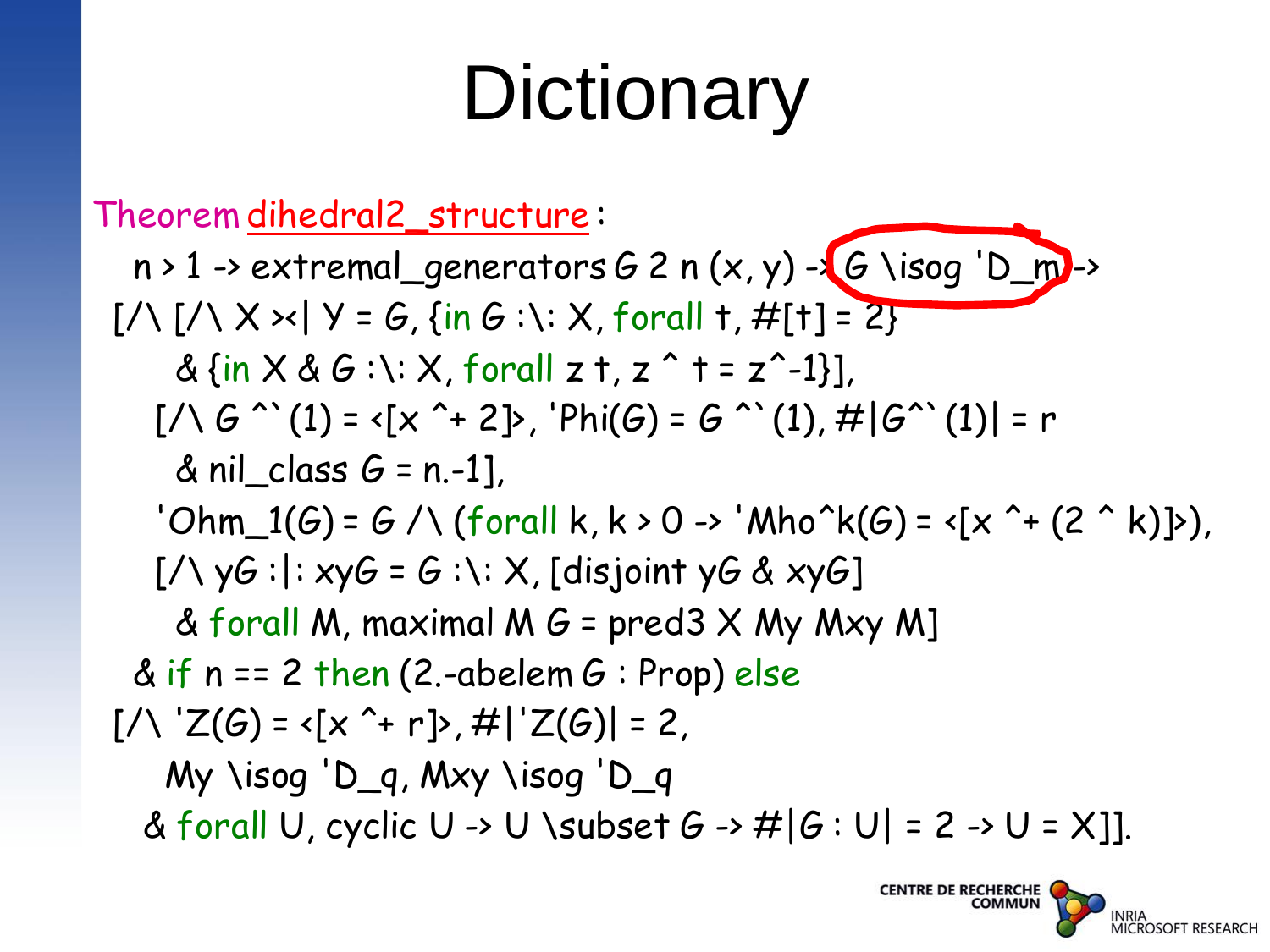#### Presentations



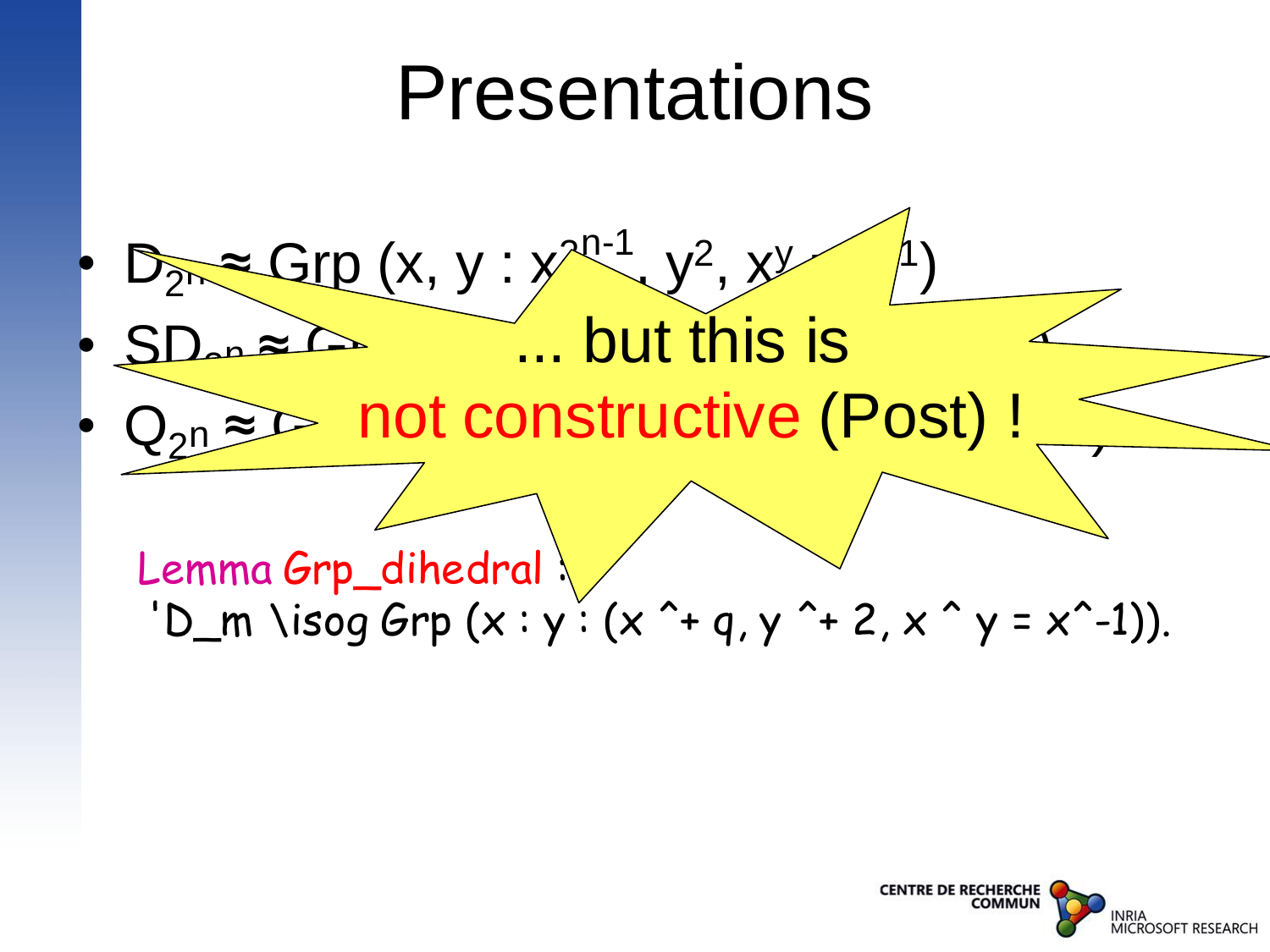### Faking free groups

\n- $$
G \approx \text{Grp}(x, y, \ldots; r, s, t)
$$
\n- $\rightarrow$  (H  $\leq G$ )  $\Leftrightarrow$  (H  $\leq$  Grp(x, y, \ldots; r, s, t))
\n- $\rightarrow$  H  $\leq$  Grp(x, y, \ldots; r, s, t)
\n- $\rightarrow$  (H =  $\langle x, y, \ldots \rangle$  & r = s =  $\ldots$  = 1)
\n

Definition hom  $qT(B:\{set qT\})p$ := sat B 1 env1 (p (Cst 0)). Definition iso  $qT (B : {set qT}) p$  := forall  $rT(H : \{group rT\})$ ,  $(H \setminus homg B) = hom H p$ .

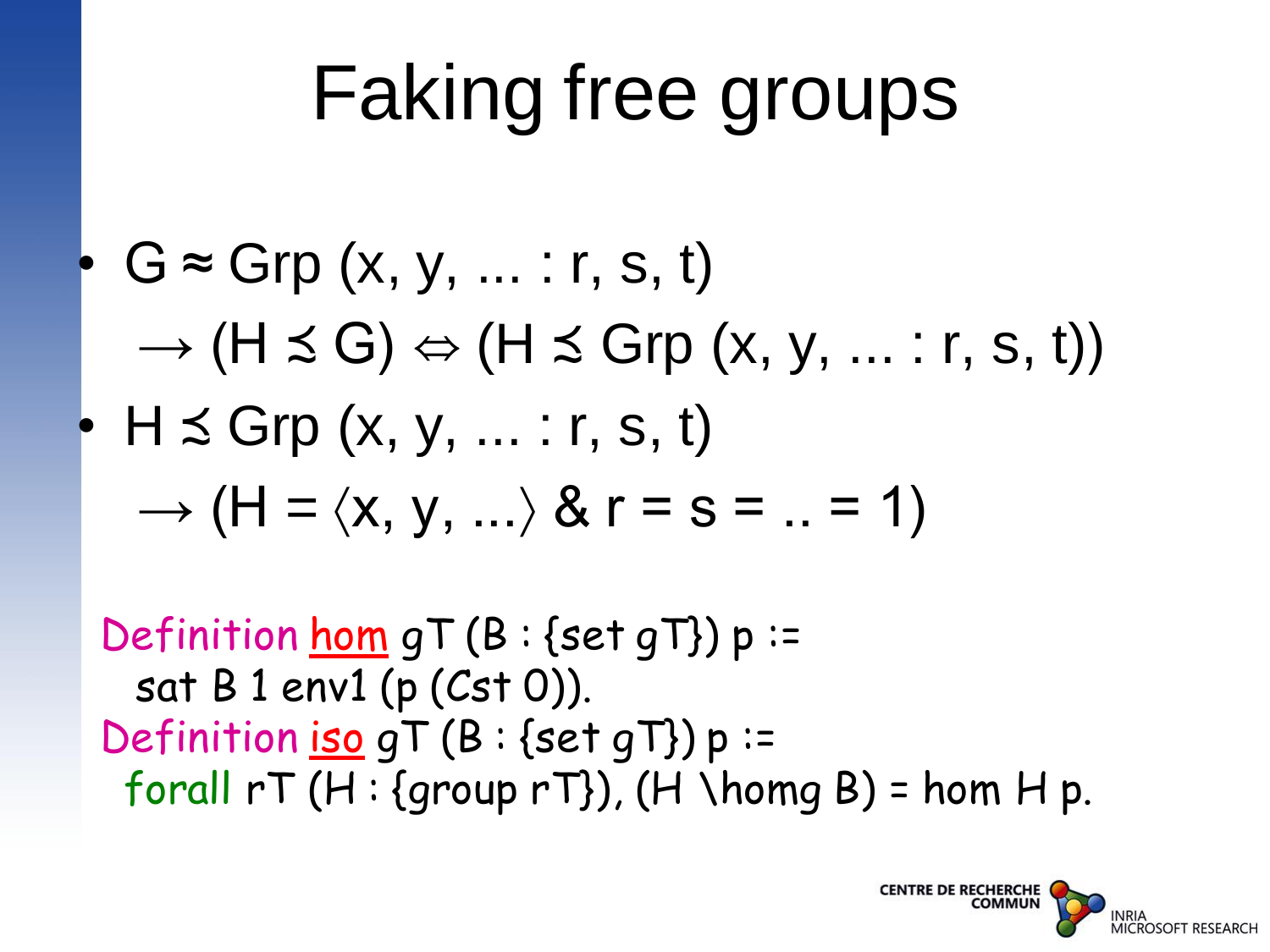# Faking relations

#### Inductive term :=

```
| Cst of nat
 | Idx
Inv of term
 | Exp of term & nat
| Mul of term & term
| Conj of term & term
| Comm of term & term.
```

```
Fixpoint eval \{gT\} e t: gT :=
 match t with
  | Cst i => nth 1 e i
   Idx \Rightarrow 1Inv t1 = (eval e t1)^{-1}| Exp t1 n => eval e t1 ^+ n
 1 Mul t1 t2 => eval e t1 * eval e t2
 | Conj t1 t2 => eval e t1 \hat{ } eval e t2
 | Comm t1 t2 => [~ eval e t1, eval e t2]
 end.
```
Infix "\*" := Mul : group\_presentation. Infix "^+" := Exp : group\_presentation. Infix "^" := Conj : group\_presentation. Notation " $x$  ^-1" := (Inv x) : group\_presentation.

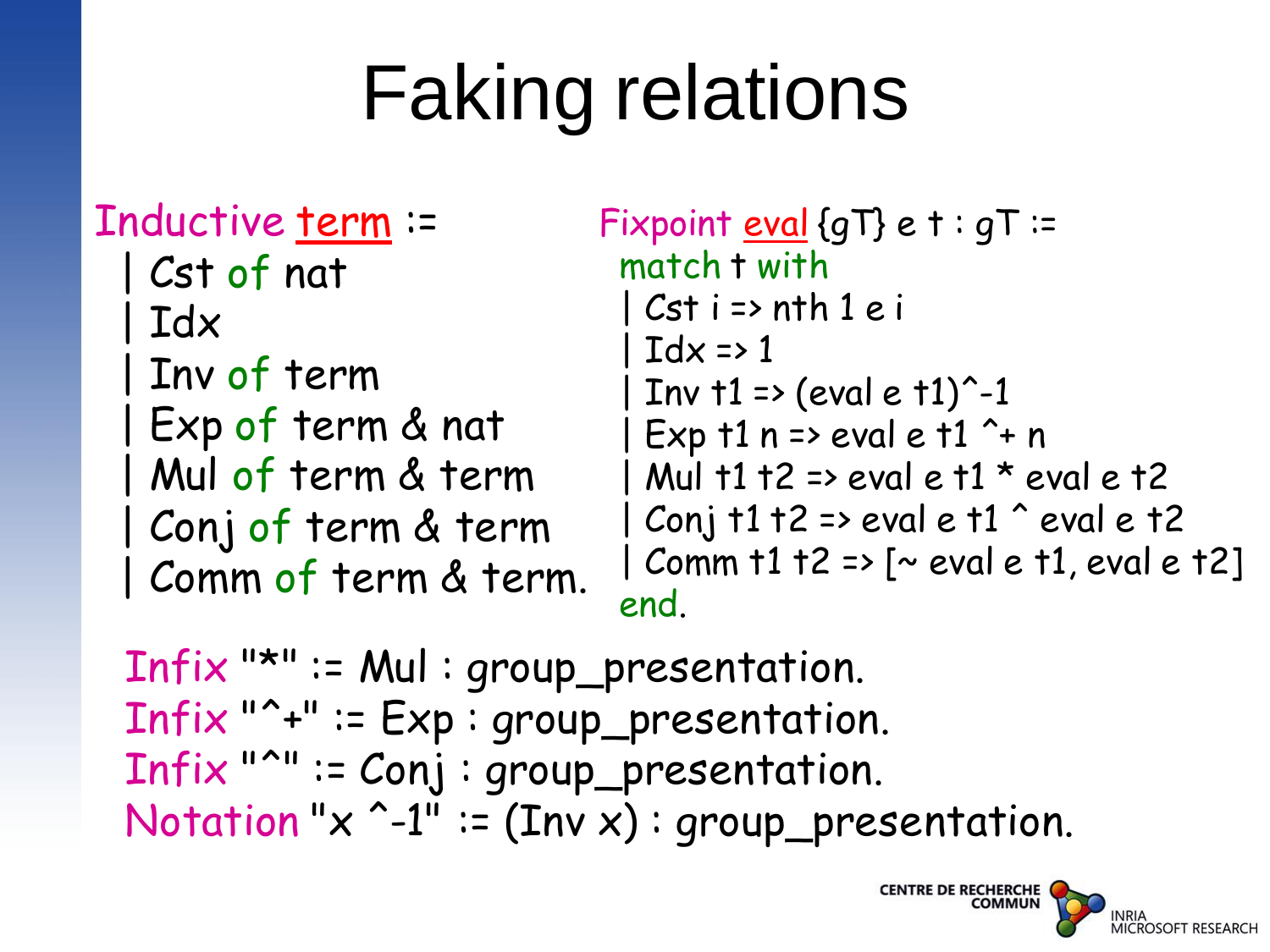## Faking presentations

Inductive formula := Eq2 of term & term | And of formula & formula. Inductive rel\_type := NoRel | Rel vT of vT & vT. Inductive type := Generator of term -> type | Formula of formula. Inductive env gT := Env of {set gT} & seq gT.

```
Definition bool_of_rel r := if r is Rel vT v1 v2 then v1 == v2 else true.
Definition and rel vT (v1 v2 : vT) r =if r is Rel wTw1 w2 then Rel (v1, w1) (v2, w2) else Rel v1 v2.
Fixpoint rel {gT} (e : seq gT) f r := \ldotsmatch f with|Eq2 s t => and_rel (eval e s) (eval e t) r
 | And f1 f2 => rel e f1 (rel e f2 r)
 end.
end.
```
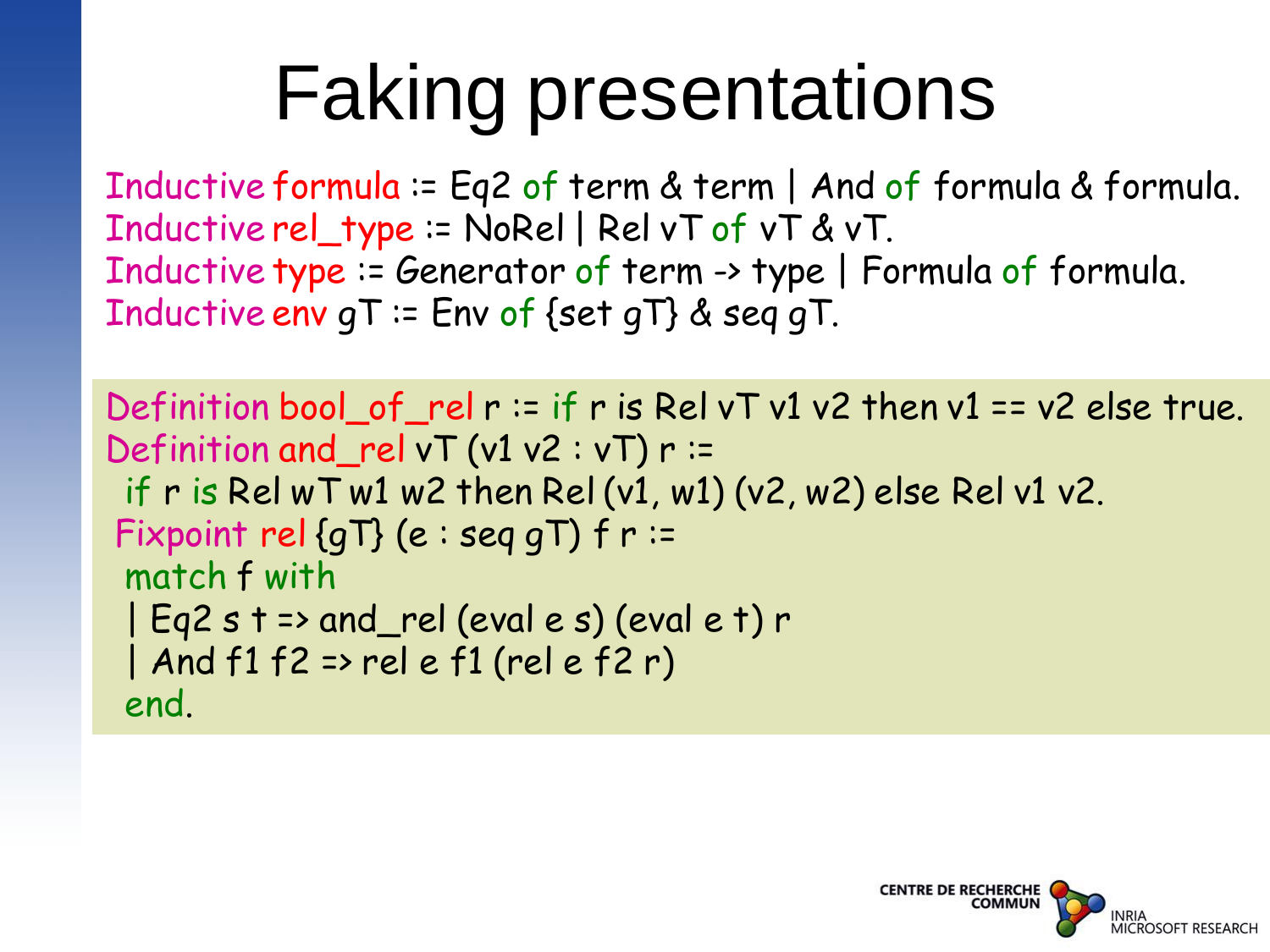## Using presentations

```
Lemma Grp'_dihedral : 
 'D_m \isog Grp (x : y : (x^2 + 2, y^2 + 2, (x * y)^2 + q)).
Proof.
move=> gT G; rewrite Grp_dihedral.
apply/existsP/existsP=>\left[ \right] \left[ \left[ x \ y \right] \right] /=.
  case/eqP=> <- xq1 y2 xy; exists (x * y, y).
  rewrite !xpair_eqE /= eqEsubset.
  ...
 by rewrite y2 mulg1 xq1 !eqxx.
case/eqP=> <- \times2 y2 xyq; exists (\times * y, y).
.... 
by rewrite !mulgA mulgK -mulgA -!(expgS _ 1) x2 y2 mulg1.
Qed.
```
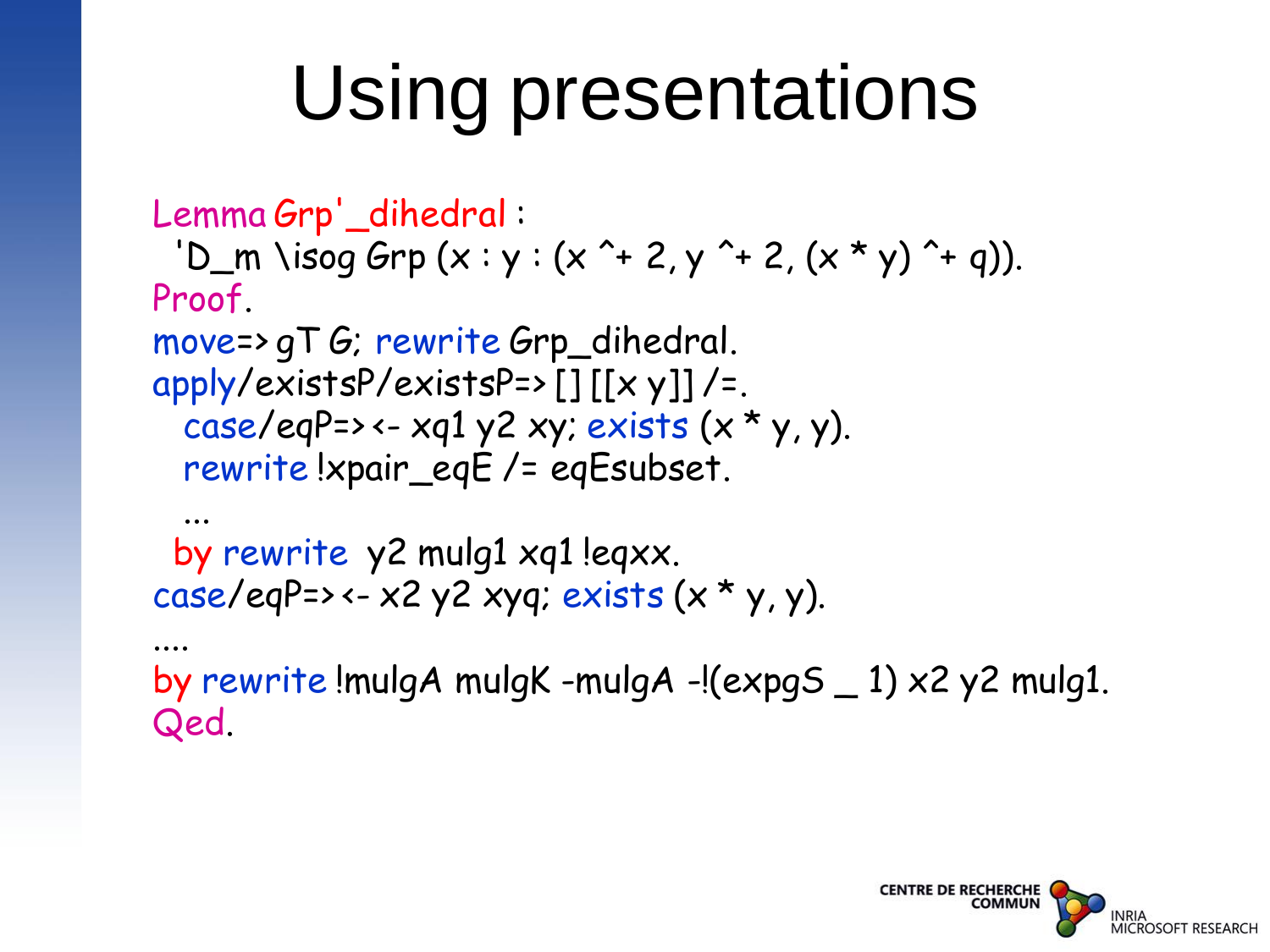## Proving presentations

```
Lemma isogEcard :
  forall rT aT (G: {group rT}) (H: {group aT}),(G \text{ isog } H) = (G \text{ isom } H) && (H|\bar{H}| \leq H|G|).
```

```
Lemma card_dihedral: \#| 'D_m| = m.
```

```
Lemma normal_rank1_structure :
  forall qT p (G: {group qT}),
  p-group G \rightarrow(forall X: {group qT}, X \triangleleft G \rightarrow abelian X \rightarrow cyclic X) ->
     cyclic G
 \/ [&& p == 2, extremal2 G & (#|G| >= 16) || (G \isog 'Q_8)].
```
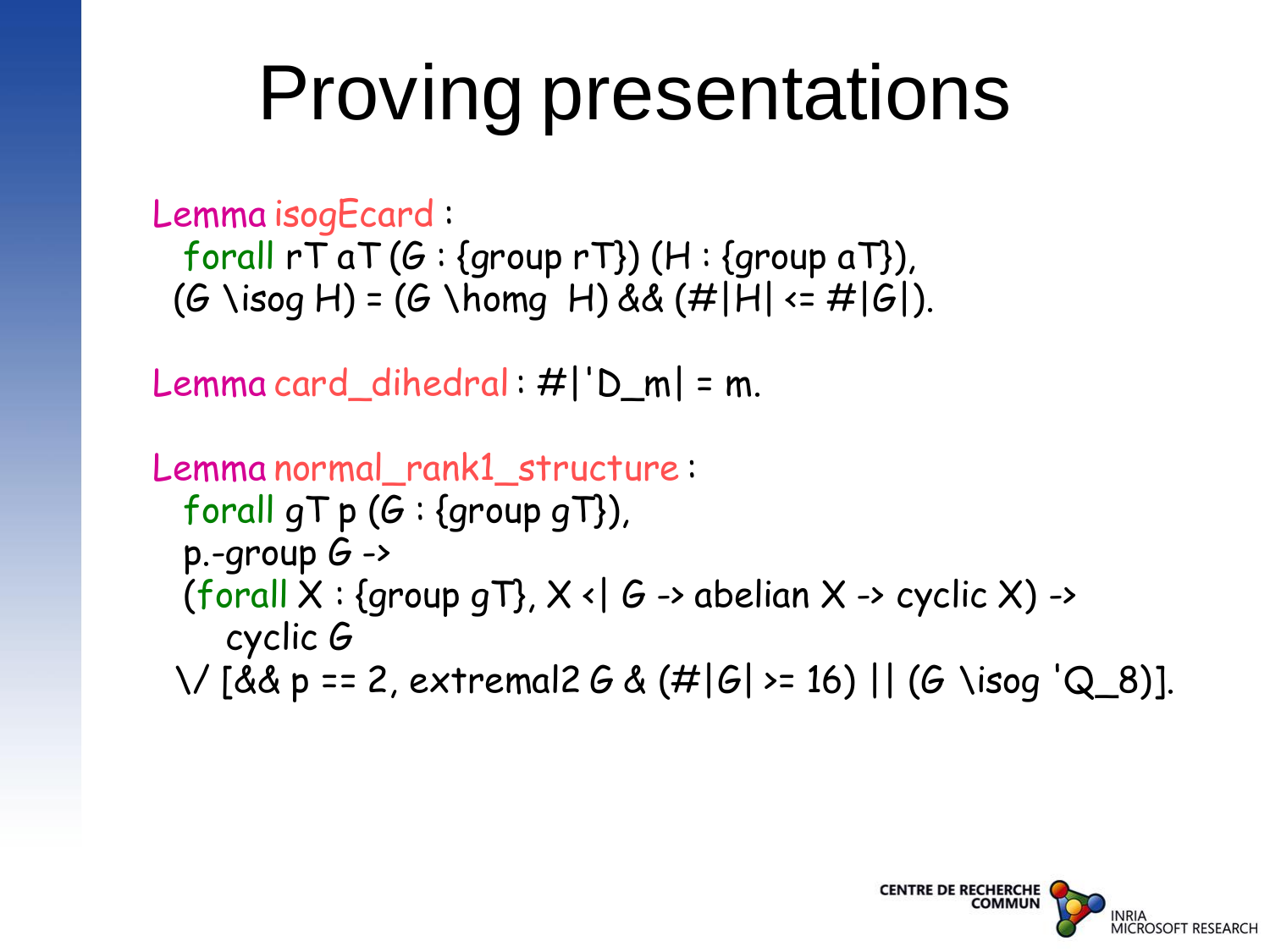## Big Theorems

Theorem dihedral2\_structure : n > 1 -> extremal\_generators G 2 n (x, y) -> G \isog 'D\_m -> [/\ [/\ X ><| Y = G, {in G :\: X, forall t, #[t] = 2} & {in X & G :\: X, forall z t, z ^ t = z^-1}], [/\ G ^`(1) = <[x ^+ 2]>, 'Phi(G) = G ^`(1), #|G^`(1)| = r & nil\_class G = n.-1], 'Ohm\_1(G) = G /\ (forall k, k > 0 -> 'Mho^k(G) = <[x ^+ (2 ^ k)]>), [/\ yG :|: xyG = G :\: X, [disjoint yG & xyG] & forall M, maximal M G = pred3 X My Mxy M] & if n == 2 then (2.-abelem G : Prop) else [/\ 'Z(G) = <[x ^+ r]>, #|'Z(G)| = 2, My \isog 'D\_q, Mxy \isog 'D\_q & forall U, cyclic U -> U \subset G -> #|G : U| = 2 -> U = X]].

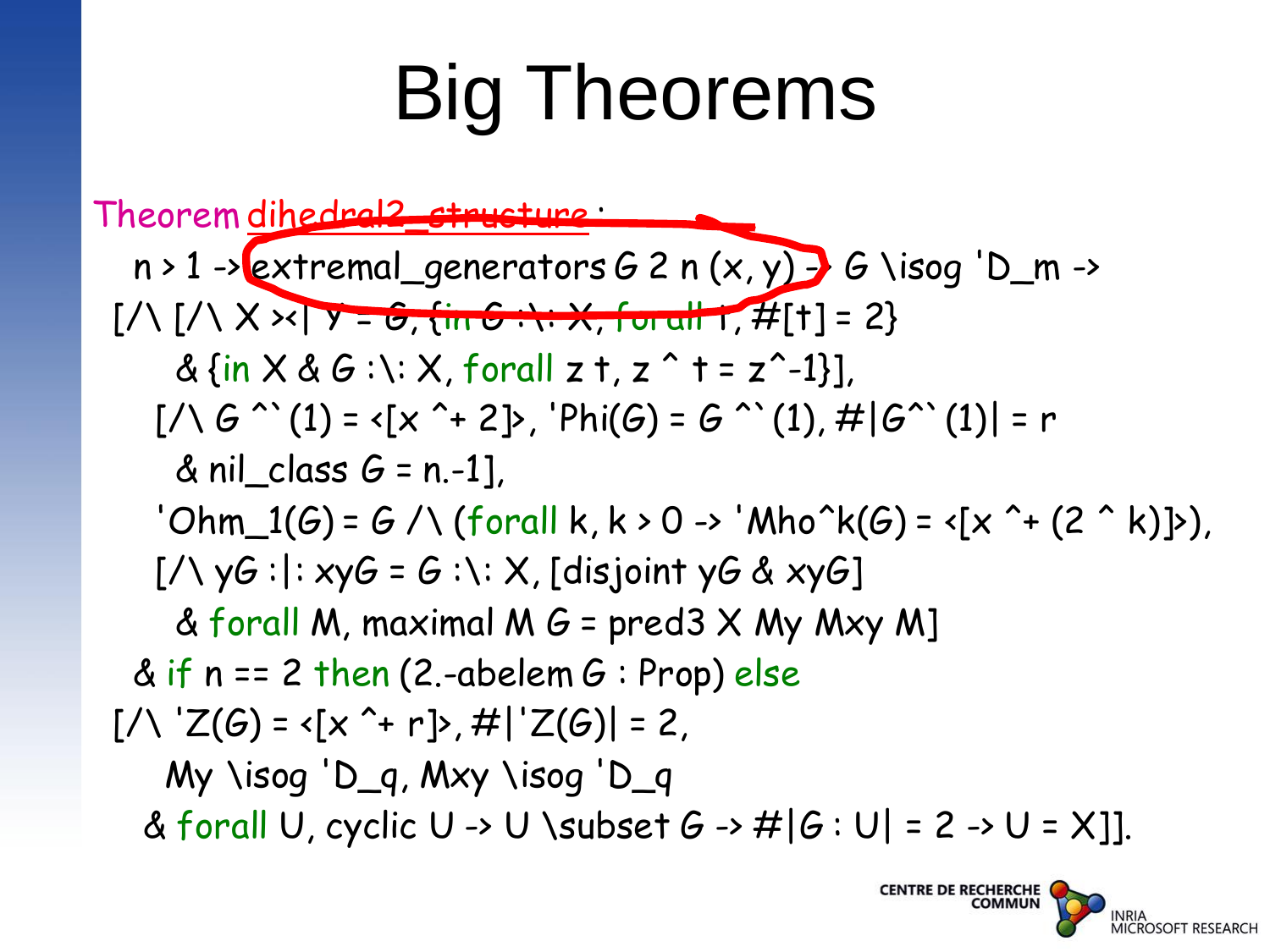# Using big theorems

```
Lemma generators_2dihedral :
  n > 1 \rightarrow G \isog 'D_m \rightarrowexists2 xy, extremal_generators G 2 n xy
            & let: (x, y) := xy in \#[y] = 2 / \sqrt{x} \gamma = x^2-1.
```
Lemma normal\_rank1\_structure :

.... have  $[[x y]$  gen $G$   $]$  := generators 2dihedral n gt1 isoG. have  $[- - [- \text{maxG}]]$  := dihedral2\_structure n\_gt1 genG isoG.

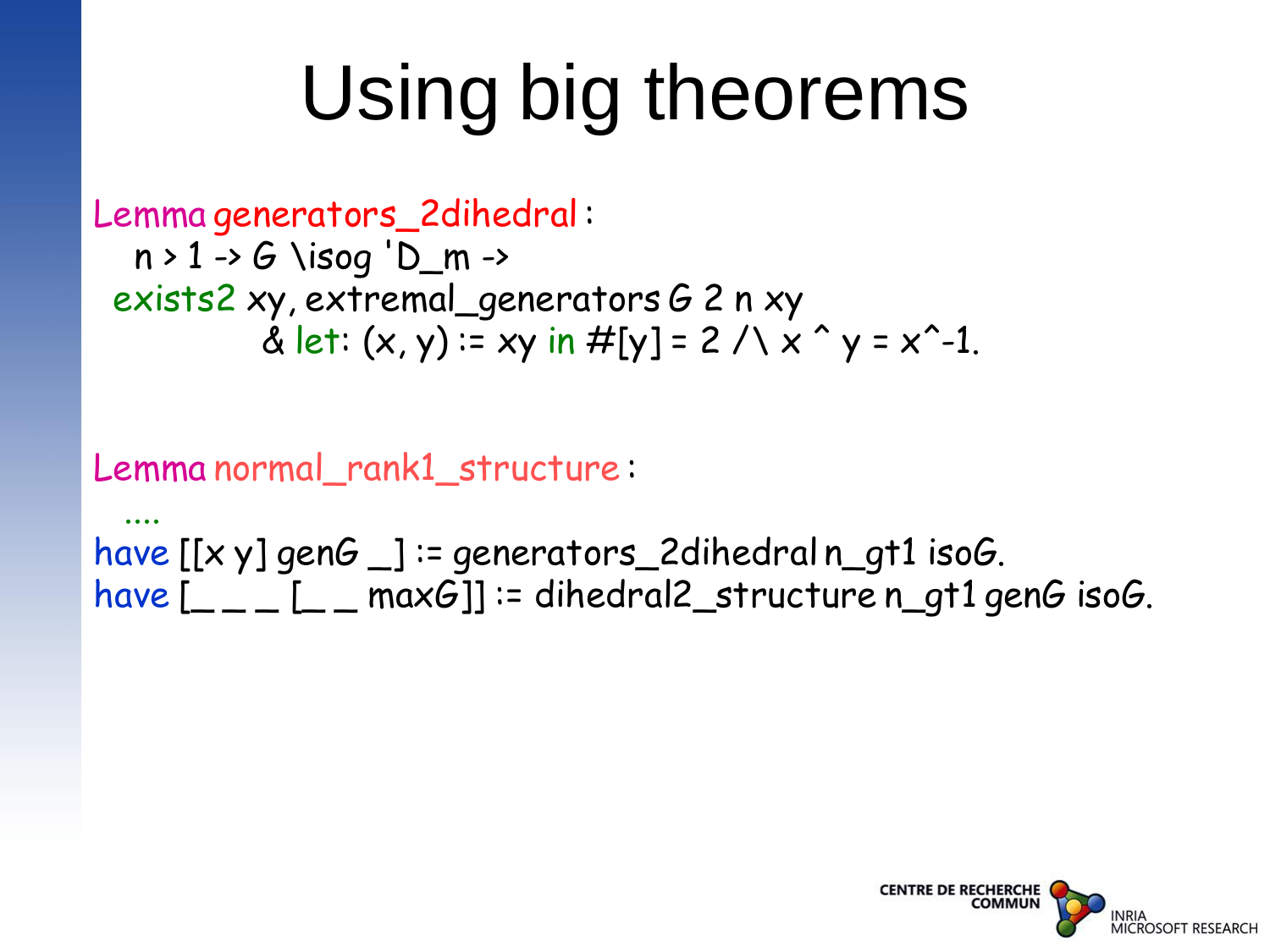#### Conclusions

- Formalizing big math sometimes requires big theorems.
- It is paramount to build usability into formal theories.
- Type theory and reflection are powerful and flexible tools engineer this usability.